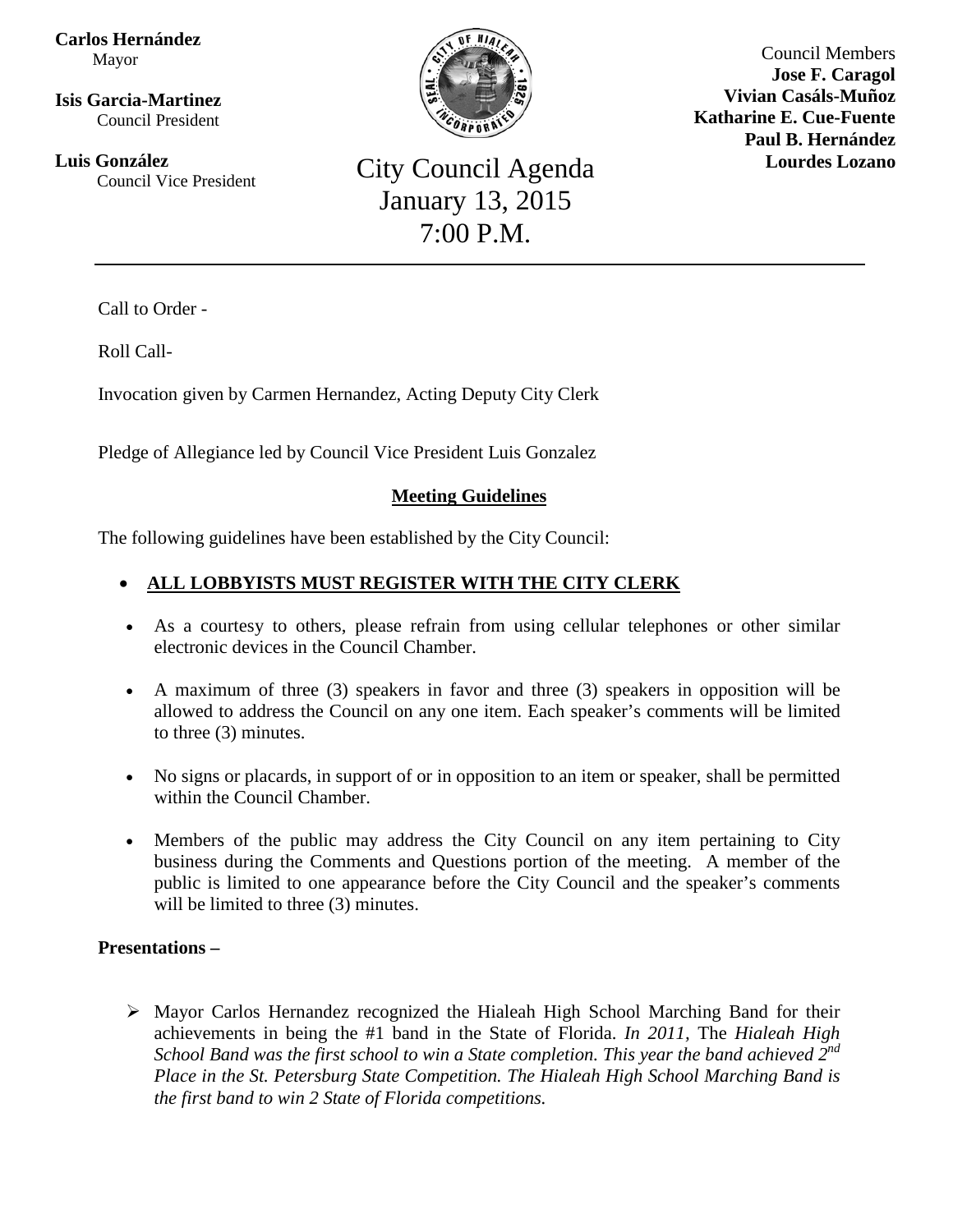- o Britney Abreu
- o Jonathan Barillas
- o Mark Cardo
- o Bryan Castillo
- o Alexander Centeno
- o Jose Cordero
- o Kathy Fernandez
- o V Jonathan Garcia
- o Sarai Gonzalez
- o Michael Hernandez
- o Jonathan Heyer
- o Shania Lima
- o Mariela Mayen
- o Caridad Medina
- o Jomayra Mena
- o Amy Molina
- o Joshua Mollineda
- o Alejandro Montedeoca
- o Claire Morante
- o Solimar Morejon
- Natalie Onate
- o Laura Osorio
- o Daniel Pierre
- o Adan Pupo
- o Ahmad Reed
- o Blake Regalado
- o Priscylla Ripoll
- o Karina Riveron
- o Jose Rovira
- o Yonder Salomon
- Gilma Somarriba
- o Dayana Sanchez
- o Augusto Tejeda
- o Marisabel Torres
- o Carlos Ybarra
- o Crystal Vazquez

**1.** Announcement of Amendments/Corrections to the Agenda –

**2.** Consent Agenda-

All items listed with letter designations are considered routine and will be enacted by one motion. There will be no separate discussion of these items unless a Councilmember, the Mayor or a resident so requests, in which case the item will be removed from the consent agenda and considered along with the regular order of business.

- **A.** Request permission to approve the Summary Agenda/Minutes of the City of Hialeah Council Meeting held on December 09, 2014. (OFFICE OF THE CITY CLERK)
- **B.** Proposed resolution authorizing to enter into an agreement with the State Attorney's office for the Eleventh Judicial Circuit of Florida in the form attached and made a part hereof as Exhibit "1" in order to reimburse the State Attorney as provided herein for prosecuting criminal violations of the Hialeah Code (State misdemeanors) and County Code criminal violation not ancillary to State prosecution for a term commencing on October 1, 2014 through September 30, 2015. (LAW DEPT.)
- **C.** Proposed resolution repealing and rescinding Hialeah, FLA., Resolution 95-81 (JUN. 27, 1995). (LAW DEPT.)
- **D.** Request permission to award Hialeah Bid No. 2014/15-3230-00-016 and issue a purchase order to Marrero Group Builders, LLC., lowest responsive bidder, for New Emergency Operations Center- Framing/Drywall & Acoustical Ceilings, in a total cumulative amount not to exceed \$33,750. (CONSTRUCTION AND MAINTENANCE DEPT.)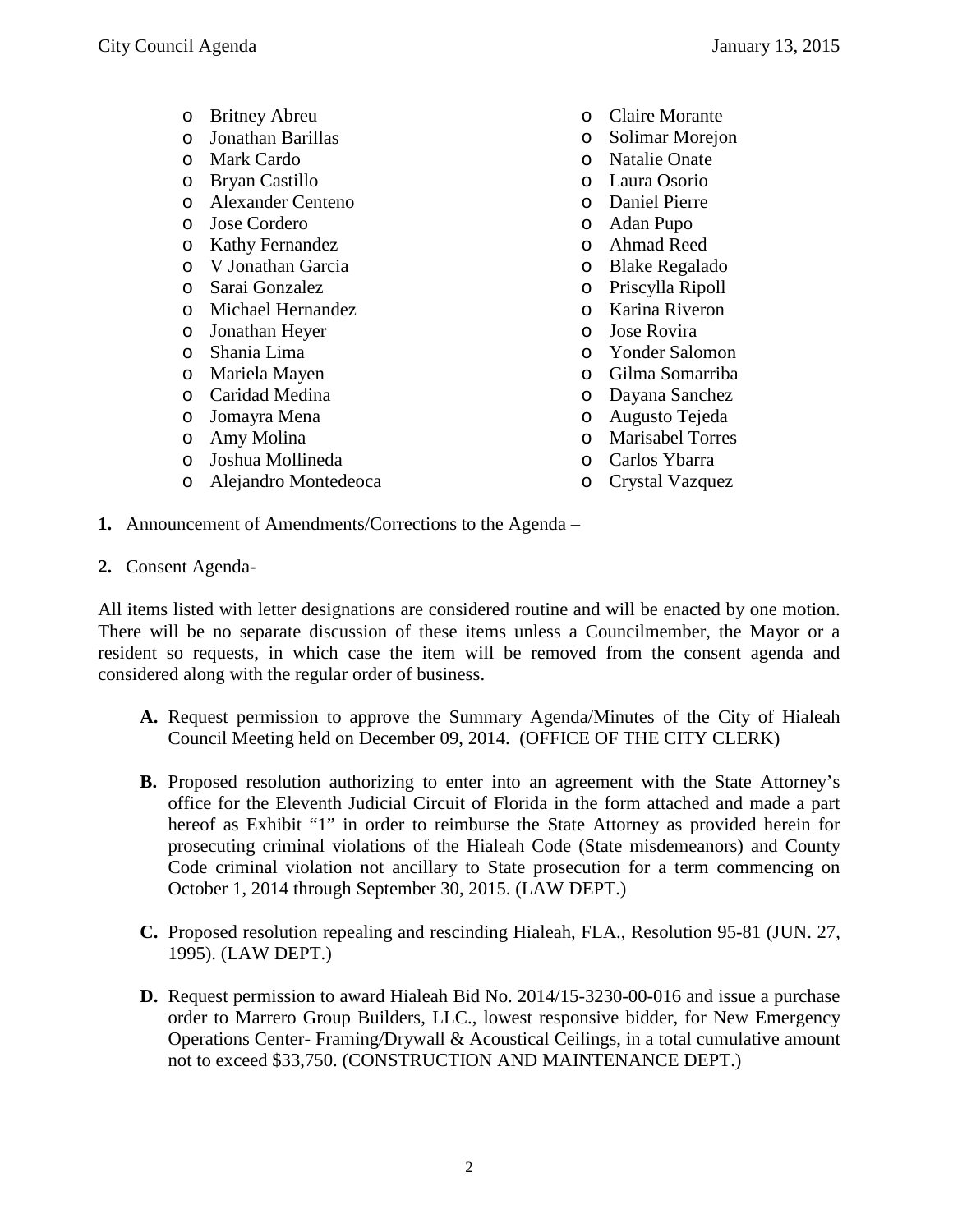- **E.** Request permission to award Hialeah Bid No. 2014/15-3230-00-014 and issue a purchase order to Marrero Group Builders, LLC., lowest responsive bidder, for New Emergency Operations Center- Ceramic and Porcelain Tile, in a total cumulative amount not to exceed \$29,680. (CONSTRUCTION AND MAINTENANCE DEPT.)
- **F.** Request permission to waive competitive bidding, since it is advantageous to the City, and extend the contract term of the agreement between the City and Oracle Elevator Corporation, for a period of one year commencing on October 1, 2014 and ending on September 30, 2015, in a total cumulative amount not to exceed \$18,094.56. (CONSTRUCTION & MAINTENANCE DEPT.)
- **G.** Request permission to ratify expenditures for City wide repairs, cleaning, and painting services from God is Good, Corp., in the amount of \$19,200. Selection was based on three quotes and the rotation of two additional vendors for the same services. (PURCHASING DIVISION)
- **H.** Request permission to ratify expenditures for City wide purchase of lighting and electrical supplies from Mercedes Electric Supply, Inc., the amount of \$20,295. Selection was based on three quotes and the rotation of two additional vendors for the same services. (PURCHASING DIVISION)
- **I.** Request permission to ratify expenditures for City wide purchase of lighting and electrical supplies from Graybar Electric Company, Inc., the amount of \$21,897. Selection was based on three quotes and the rotation of two additional vendors for the same services. (PURCHASING DIVISION)
- **J.** Request permission to waive competitive bidding, since it is advantageous to the City, and issue a purchase order to Labor Ready Southeast Inc., to cover the cost of services provided and paid to date and the four month period while the City completes the implementation of the privatization project, in an amount not to exceed \$184,000. (DEPT. OF PUBLIC WORKS)
- **K.** Request permission to award Hialeah Bid # 2013/14-9500-00-018– Hialeah ROWTP Access Road Improvements NW  $154<sup>th</sup>$  Street and NW  $102<sup>nd</sup>$  Avenue, to Williams Paving Co., Inc., lowest responsive bidder, in a total cumulative amount not to exceed \$2,896,134.40. (DEPT. OF PUBLIC WORKS)
- **L.** Request permission to award Hialeah Bid # 2013/14-9500-00-007– Re-Bid of Drilling Construction and Testing of Upper Floridian Wells no. 8,9,12, & 13., to Rowe Drilling Company, Inc., lowest responsive bidder, in the amount of \$2,169,400.00, after review by the engineers it was found that the actual bid amount is \$ 2,201,400.00, therefore request waiving all minor irregularities of the bid and issue the contact to Rowe Drilling Company, Inc., in a total cumulative amount not to exceed \$2,201,400.00. (DEPT. OF PUBLIC WORKS)
- **M.** Request permission to amend the existing contract issued to Parsons Water and Infrastructure, Inc. (Parsons), the firm selected by the City Council to perform engineering activities, including the drafting of the Request for Qualifications (RFQ) and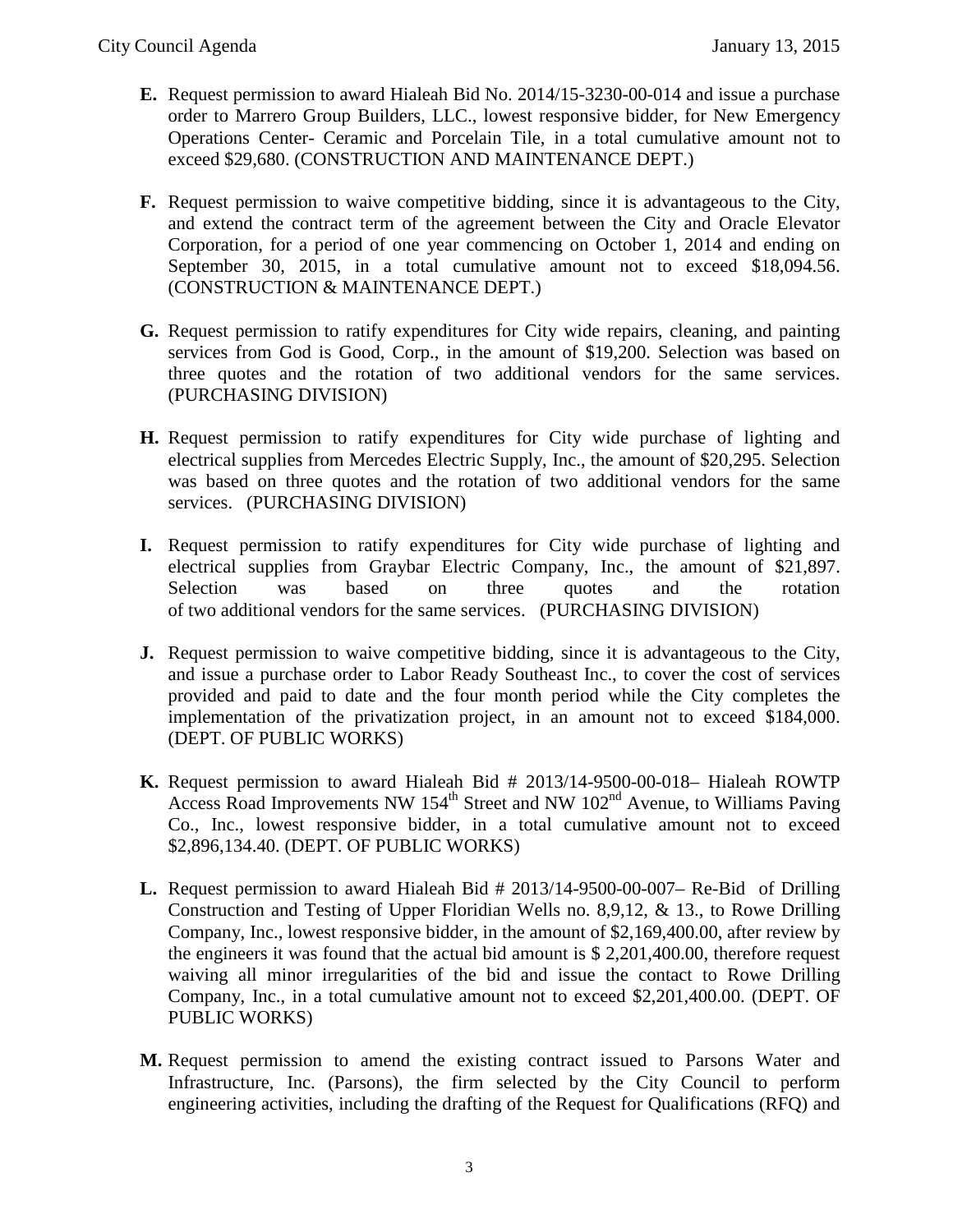Request for Proposals (RFP) to select a Design-Build-Operate (DBO) contractor for the 10.0 MGD Reverse Osmosis Water Treatment Plant, this phase of this project known as Task C, scope of services; Task C consists of securing of the environmental permits, construction startup and completion of the site preparation work resulted in an extension of time and an adjustment to the professional fee. The acquisition of the necessary easements and dedications for the construction of the well field and related pipelines, and issue a purchase order to Parsons for Task C for total amount not to exceed \$607,900.00 to be paid on an actual basis. (DEPT. OF PUBLIC WORKS)

- **N.** Request permission to issue a purchase order to Xylem Inc., sole source vendor, for the repair, parts and/or replacement of FLYGT submersible pumps and attributes for the purpose of maintaining and operating department pump stations for fiscal year 2014- 2015, in a total cumulative amount not to exceed \$150,000. (DEPT. OF PUBLIC WORKS)
- **O.** Request permission to waive competitive bidding, since its advantageous to the City, in that this company has satisfactorily standardized the use of Brook products meter boxes throughout our system, and further request to issue a purchase order to Oldcastle Precast Inc., (Brooks Products of Florida), to purchase meter boxes and covers, in a total cumulative amount not to exceed \$60,000.(DEPT. OF PUBLIC WORKS)
- **P.** Request permission to waive competitive bidding, since its advantageous to the City, in that, the City has satisfactorily conducted business with this company and are familiar with the material requirements of the department, and further request to issue three purchases orders in the amount of \$25,000 each, to Corcel Corp., for each inventory classification for pipes, materials and hydrants, in a total cumulative amount not to exceed \$75,000. (DEPT. OF PUBLIC WORKS)
- **Q.** Request permission to waive competitive bidding, since its advantageous to the City, in that, the City has satisfactorily conducted business with this company and are familiar with the material requirements of the department, and further request to issue three purchases orders in the amount of \$25,000 each, to Ferguson Enterprises, Inc., for each inventory classification for pipes, materials and hydrants, in a total cumulative amount not to exceed \$75,000. (DEPT. OF PUBLIC WORKS)
- **R.** Request permission to waive competitive bidding, since its advantageous to the City, in that, the City has satisfactorily conducted business with this company and are familiar with the material requirements of the department, and further request to issue three purchases orders in the amount of \$25,000 each, to HD Supply Waterworks, LTD., for each inventory classification for pipes, materials and hydrants, in a total cumulative amount not to exceed \$75,000 (DEPT. OF PUBLIC WORKS)
- **S.** Request permission to issue a purchase order to Sensus USA Inc., sole source vendor, to purchase water meters and water meter replacement parts from Invensys, in a total cumulative amount not to exceed \$55,000. (DEPT. OF PUBLIC WORKS)
- **T.** Request permission to waive competitive bidding, since its advantageous to the City, in that, the City has satisfactorily conducted business with this company and are familiar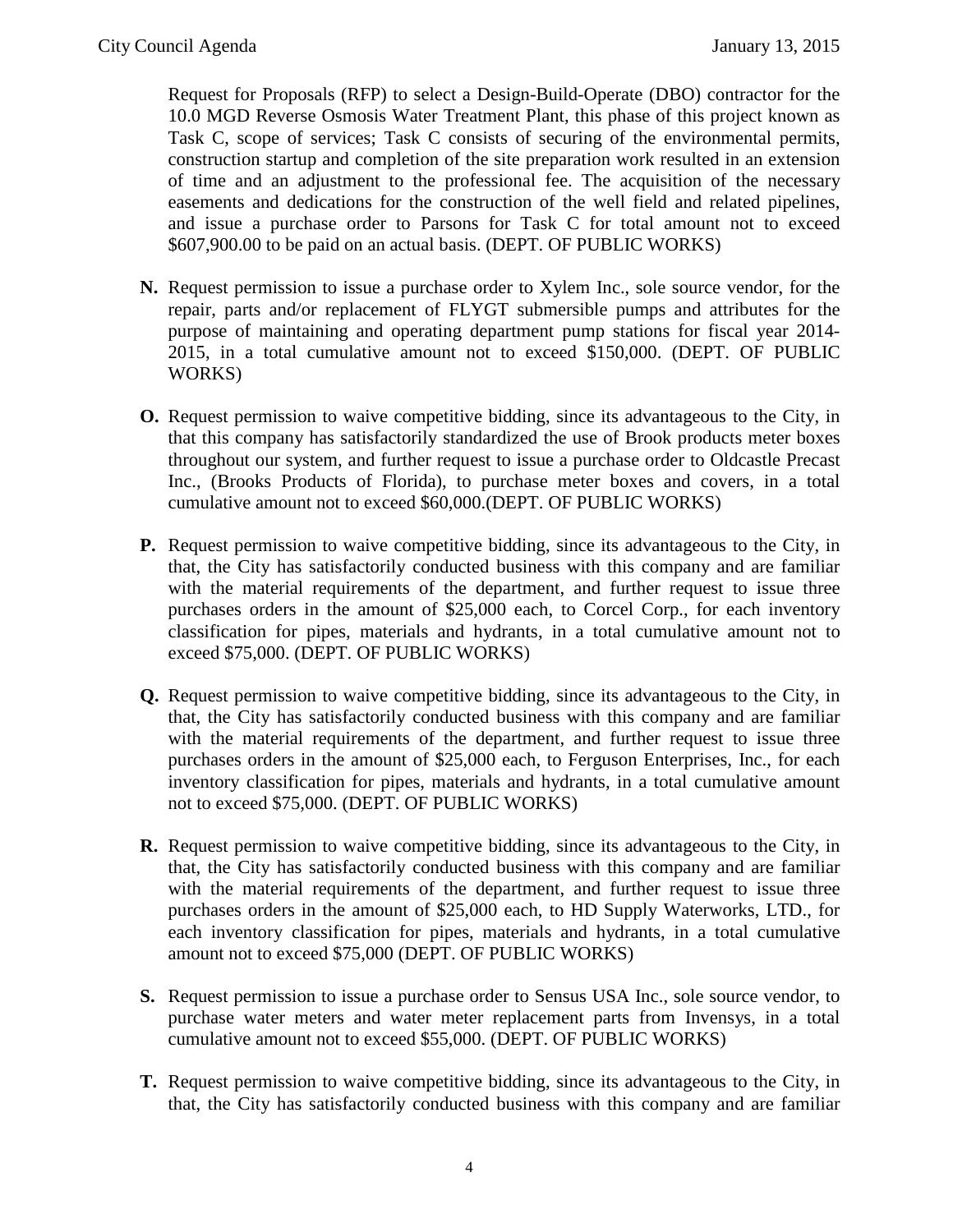with the material requirements of the department, and further request to issue three purchases orders in the amount of \$45,000 each, to A & B Pipe and Supply, Inc., for each inventory classification for pipes, materials and hydrants, in a total cumulative amount not to exceed \$135,000. (DEPT. OF PUBLIC WORKS)

- **U.** Request permission to waive competitive bidding, since its advantageous to the City, in that, the City has satisfactorily conducted business with this company and are familiar with the material requirements of the department, and further request to issue three purchases orders in the amount of \$25,000 each, to Lehman Pipe and Plumbing Supply Inc., for each inventory classification for pipes, materials and hydrants, in a total cumulative amount not to exceed \$75,000 (DEPT. OF PUBLIC WORKS)
- **V.** Request permission to utilize City of Cooper City, contract with Metron Farnier, LLC for the purchase of approximately 1,300 automated meters or 2.4% of all our accounts to test this system, in the amount of \$390,000.00. The plan is to install the automated meters in a large institution (Palmetto Hospital), a route in the east side of the City where the meters are located in the rear alleyways, in the new development are in the Annexed and for the elderly accounts located around the City. Our consultants have recommended that we test and evaluate the system for a six month period before a final decision is made. (DEPT. OF PUBLIC WORKS)
- **W.** Request permission to increase purchase order # 2014-863, since it is advantageous to the City in that, this company has been providing printing services for envelopes and forms to the department, issued to R & C Management, Inc., to cover anticipated expenses in envelopes and supplies, by an additional amount of \$15,000, for a new total cumulative amount not to exceed \$30,000. (DEPT. OF PUBLIC WORKS)
- **X.** Request permission to waive competitive bidding, since its advantageous to the City, in that, the City has satisfactorily conducted business with this company and they have been providing services to the department, and further request to issue a purchase order, to Sunshine Communications Services, Inc., for emergency telephone services after regular hours during fiscal year 2014-2015, in a total cumulative amount not to exceed \$40,000. (DEPT. OF PUBLIC WORKS)
- **Y.** Proposed resolution awarding for the service of a general contractor to State Contracting & Engineering Corporation, Inc., as the most qualified, responsive and responsible bidder pursuant to Invitation to Bid No. 2014/15-3230-00-011, for the construction of a new building addition to The City of Hialeah Educational Academy Charter School located at 2590 West 76 Street, Hialeah, Florida, including concrete stairways, pursuant to the drawings, plans and specifications, and all the addenda published and submitted as part of the bid, in an amount not to exceed \$1,183 ,001.00, on terms and conditions set forth in the agreement; and authorizing the Mayor and the City Clerk, as attesting witness, on behalf of the City of Hialeah, to execute the agreement, a copy of which is attached hereto as Exhibit "1 ". (Bid amount of #1,163,501 plus Alternate # 3 amount \$19,500). (CONSTRUCTION AND MAINTENANCE DEPT.)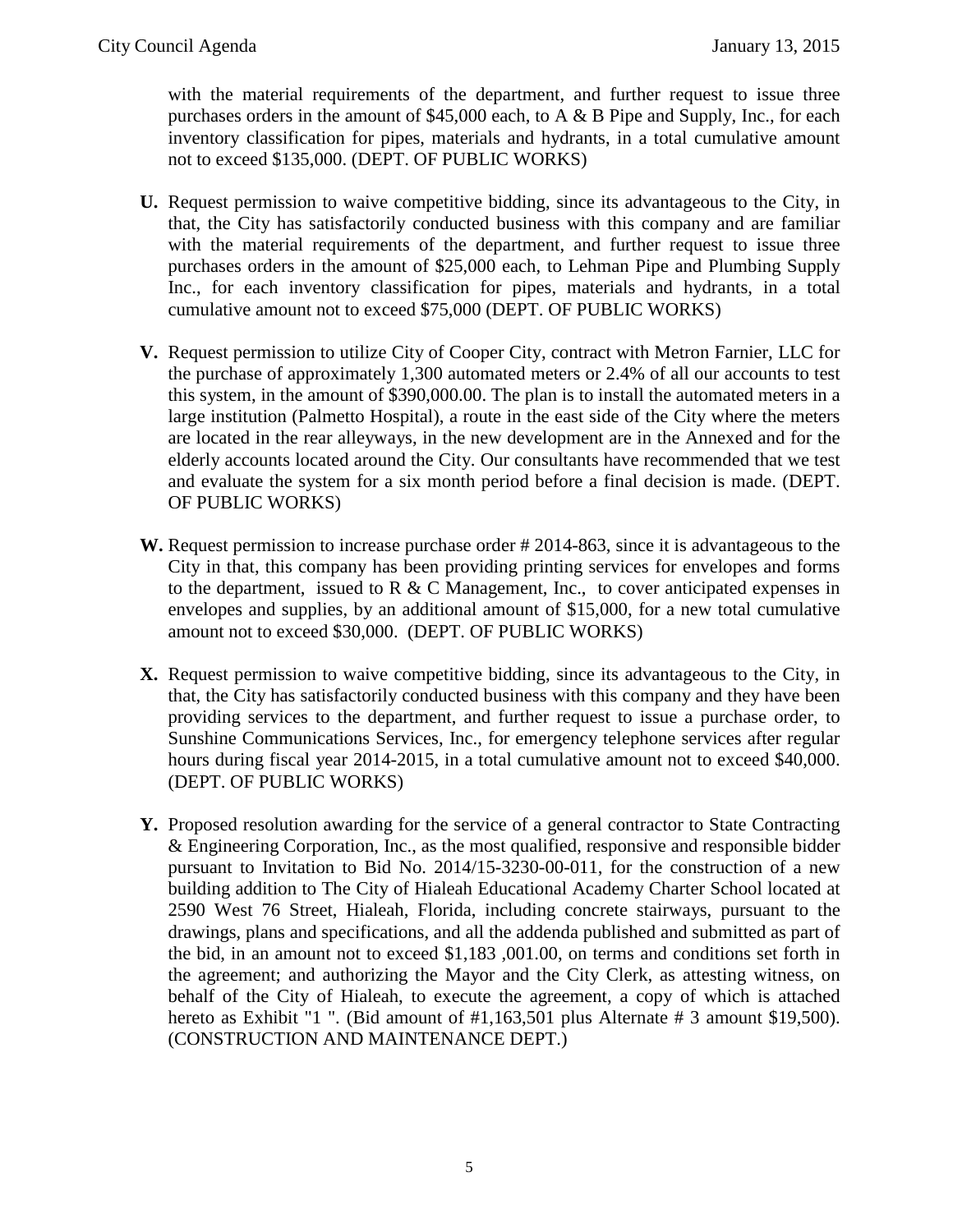- **Z.** Request permission to increase purchase order # 2015-837, issued to BGL Plumbing Contractors, LLC., for the Emergency Operations centers for additional work on plumbing systems, this additional work has changed the original scope of work, by an additional amount of \$1,200, for a new total cumulative amount not to exceed \$15,700. (CONSTRUCTION AND MAINTENANCE DEPT.)
- **AA.** Request permission to enter into a service contract with Medical Priority Consultants, Inc. d/b/a Priority Dispatch Corporation, sole source vendor, for emergency medical, fire, and police certification, with contract expiring on September 30, 2015 in an amount not to exceed \$13,000. (FIRE DEPT.)
- **BB.** Request permission to enter into a service contract with Zoll Medical Corporation, sole source vendor, for auto-pulse equipment for automatic CPR machine maintenance, in an amount not to exceed \$23,800.74. (FIRE DEPT.)
- **CC.** Request permission to utilize General Services Administration (GSA) Contract # GS-07- 0130N, and issue as purchase order to Dedicated Micros, Inc., for the purchase of twelve (12) CCTV DVR'S and forty (40) Analog CCTV cameras to replace end of life equipment for the fire department, in a total cumulative amount not to exceed \$69,960.90. (FIRE DEPT.)
- **DD.** Request permission to increase purchase order #2015-257, issued to Rainbow Window Tinting, Inc. d/b/a Rainbow Emergency Equipment pursuant to Hialeah Bid #2011-12- 3220-36-038, to purchase emergency equipment and supplies for City vehicles, by an additional amount of \$50,000, for a new total cumulative amount not to exceed \$85,000. (FLEET MAINTENANCE DEPT.)
- **EE.** Proposed resolution accepting a grant in the amount of \$809,020.80, for the reimbursement of costs incurred in the delivery of additional meals to congregate living and homebound elderly during the period of time beginning on July 1, 2014 and ending on June 30, 2015 from the State of Florida Department of Elder Affairs, through the Alliance for Aging, Inc.; authorizing the Mayor or his designee, and the City Clerk, as attesting witness, to execute a grant agreement and all other documents required by the State of Florida to provide the goods or services, upon terms and conditions acceptable to the parties; and further authorizing the Mayor or his designee and the City Clerk as attesting witness, to negotiate and execute an agreement with the Hialeah Housing Authority, Inc. for the provision of the services upon terms and conditions acceptable to the parties. (DEPT. OF GRANTS AND HUMAN SERVICES).
- **FF.** Proposed resolution authorizing the transfer of unencumbered appropriation balances or a portion thereof between classifications of expenditures within an office or department within the General Fund; within the Special Revenue Funds, and in particular, the Streets Transportation Fund, Police Department LEFT-State, E-911 Non-Wireless Fund, Fire Prevention Fund, Fire Rescue Transport Fund, Parks, Grants and Impact Fees Fund, Children's Trust Grant Fund, Police Grant Fund, E-911 Wireless Fund, Affordable Housing Fund, Police Department LEFT-Federal, Hialeah Circulator Fund, State Homeless Security Grant Fund, 3-Cent Local Option Gas Tax Fund, 21st Century After School Grant Fund, ECS & Library Grants Fund, Building Department Fund And CITT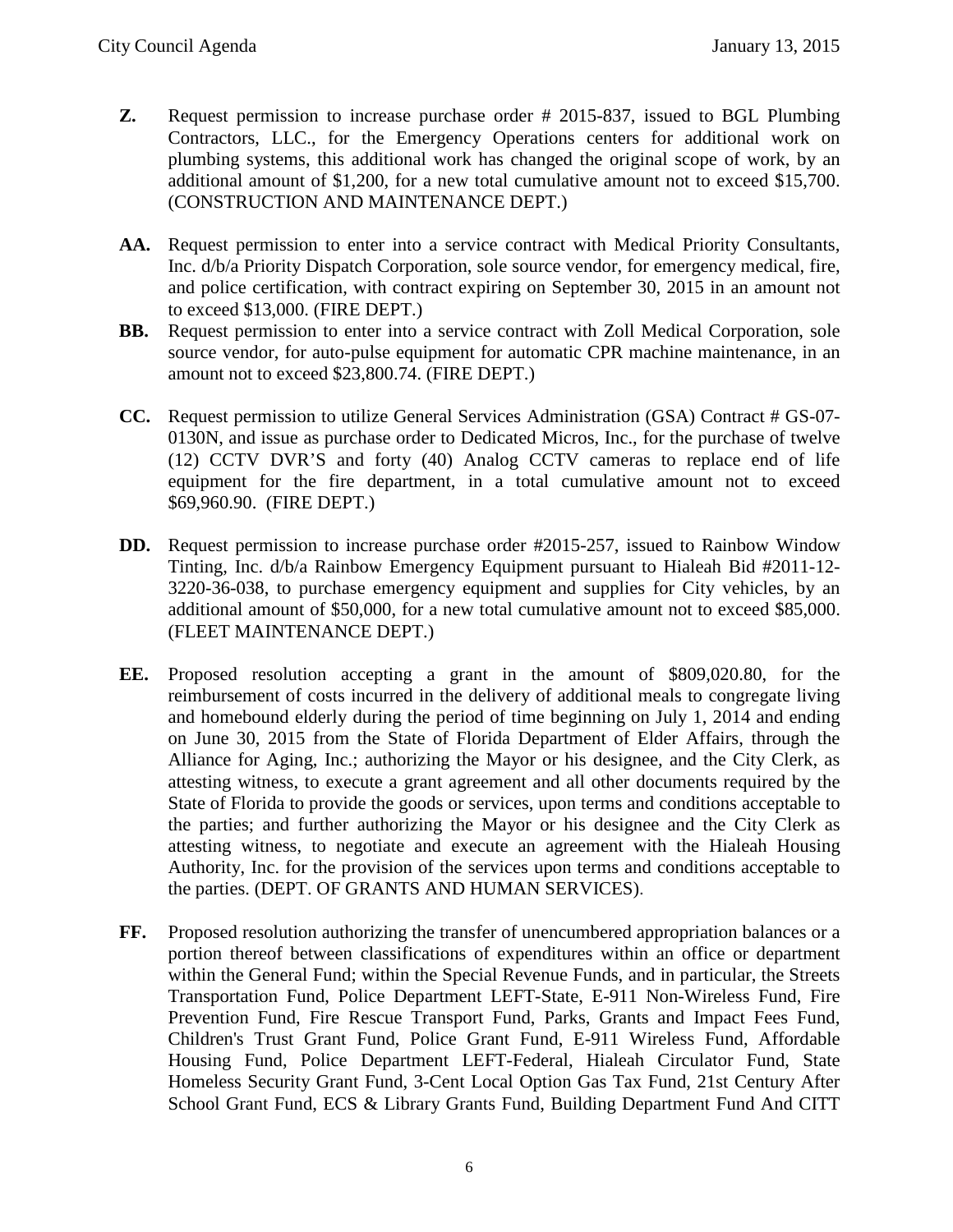Fund; within Capital Project Funds, and in particular Palm Center Complex (GOB) Fund, 138 Street From 57 To 67 Avenue-FDOT Fund, Affordable Housing 180 Units Fund and Milander Park Fund; and within Enterprise Funds and in particular, Public Works Fund-Solid Waste Division, Public Works Fund-Water & Sewers Division and Stormwater Utility Fund, all as summarized and itemized in the schedule attached as Exhibit "1" and made a part hereof. (OFFICE OF MANAGEMENT AND BUDGET)

- **GG.** Proposed resolution authorizing the transfer of unencumbered appropriation balances of expenditures within an office or department within the General Fund; within the Special Revenue Funds; within the Construction Project Funds, and within Enterprise Funds, all as summarized and itemized in the schedule attached as exhibit "1" and made apart hereof. (OFFICE OF MANAGEMENT AND BUDGET)
- **HH.** Request permission to waive competitive bidding, since its advantageous to the City, in that, the City has satisfactorily conducted business with this company and are familiar with requirements of the department, and further request to issue a purchase order to Almedo Printing Corporation, for the services of printing of the new bills, the printing of the Water Quality Report, and to cover a previous payment paid to this vendor, in a total cumulative amount not to exceed \$36,261.90. (DEPT. OF PUBLIC WORKS)
- **II.** Request permission to increase purchase order # 2015-960, issued to Biscayne Electric Motor & Pump, Inc., for emergency repairs and maintenance needed for irrigation well, motor and pumps, by an additional amount of \$5,000, for a new total cumulative amount not to exceed \$5,900. (PARKS AND RECREATION DEPT.)
- **JJ.** Proposed resolution approving the expenditure totaling an amount not to exceed sixty thousand dollars (\$60,000) from the Law Enforcement Trust Fund - *State,* for the rental of undercover vehicles, from Enterprise Leasing vendor #17908, upon such costs having been approved by the Chief of Police. (POLICE DEPARTMENT)
- **KK.** Request permission to ratify expenditures for City Hall and Fire Administration repairs, and maintenance of the chillers from Conserv Building Services, Inc., in the amount of \$18,382. (PURCHASING DIVISION)
- LL. Request permission to ratify expenditures for City wide purchase of paint & supplies from The Sherwin-Williams Company in the amount of \$20,000. Selection was based on GSA Contract #GS-10F-0004J. (PURCHASING DIVISION)
- **MM.** Request permission to ratify expenditures for City wide purchase of fence, steel and supplies from Paldama Investment, Inc., d/b/a Island Fence of Dade in the amount of \$42,372. Selection was based on three quotes and the rotation of two additional vendors for the same services. (PURCHASING DIVISION)
- **NN.** Request permission to award the design of the canal bank restoration on West 68 Street from West 26 Avenue to West 28 Avenue, and issue a purchase order to SRS Engineering Inc., in a total cumulative amount not to exceed \$6,580. SRS Engineering Inc. is a firm that was approved by the selection committee. (STREETS DEPT.)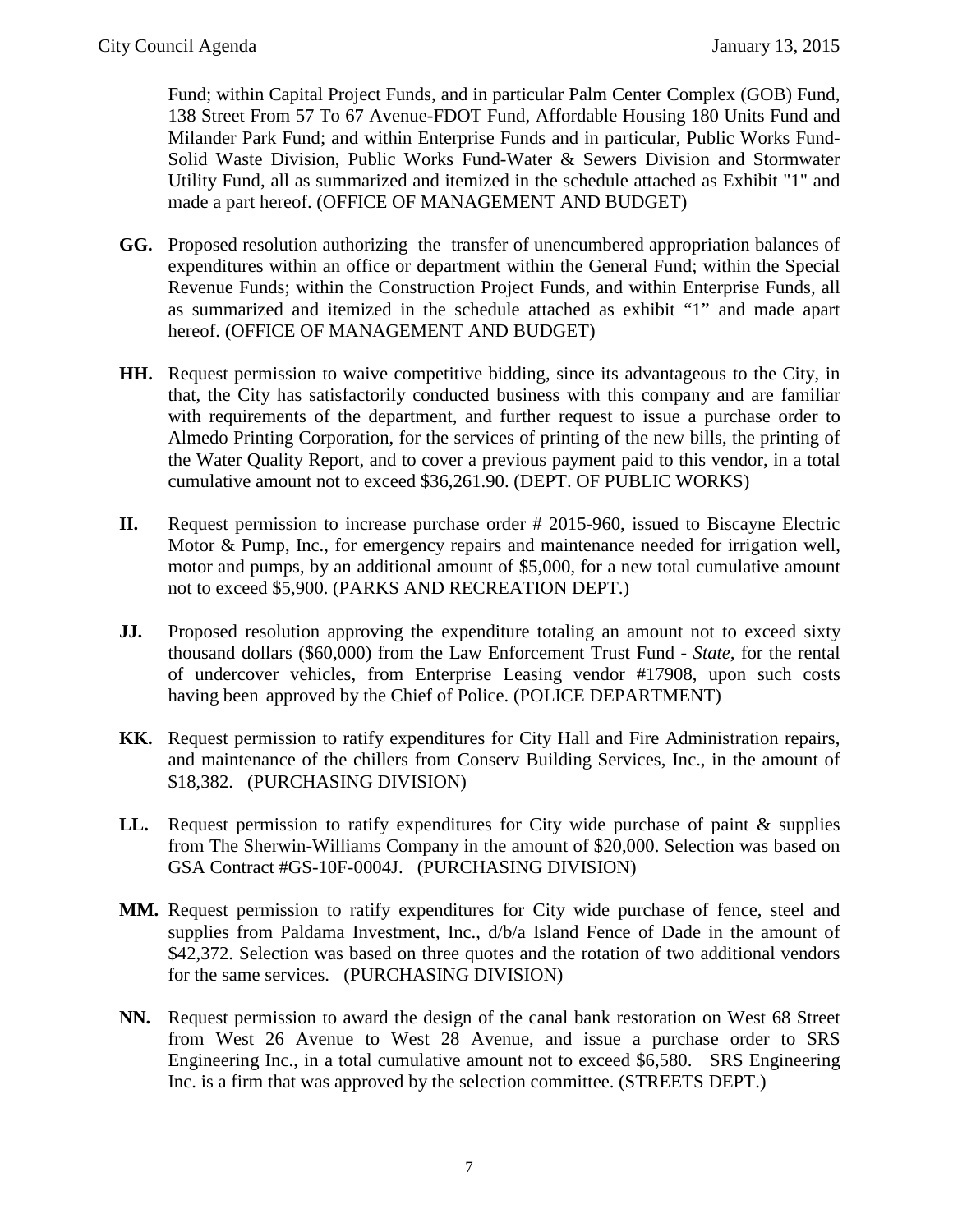- **OO.** Request permission to waive competitive bidding, since it is advantageous to the City, and issue a purchase order to Carrier EEnterprise, LLC, lowest quoted vendor, for the purchase of a 25-Ton Air Conditioner for the Charter School, in a total cumulative amount not to exceed \$17,072. (CONSTRUCTION AND MAINTENANCE)
- **PP.** Request permission to waive competitive bidding, since it is advantageous to the City, and issue a purchase order to Municipal Equipment Company, LLC., for the purchase of tools, in a total cumulative amount not to exceed \$15,000. (FIRE DEPT.)
- **QQ.** Request permission to utilize City of Lake County, Florida Contract No. 12-0806M with Municipal Equipment Company, LLC., issue as purchase order to Municipal Equipment Company, LLC., for the purchase of fire suppressant foam, in a total cumulative amount not to exceed \$15,000. (FIRE DEPT.)
- **RR.** Proposed resolution accepting a deed from AMB I-75, LLC, a Delaware Limited Liability Company, as Grantor, to the City of Hialeah, conveying title To certain land described therein, for the construction of a well site for The Reverse Osmosis Water Treatment Plant, reserving a reversionary interest in the Grantor should such use be abandoned, a copy of the deed is attached hereto and made a part hereof as Exhibit "1".
- **SS.** Report of Scrivener's Error Ordinance 2014-45, the ordinance was corrected as follows: ordinance amending the Future Land Use Map from Commercial to High Density Residential; Property located at 1190 Southeast 8 Avenue, Hialeah, Florida, zoned *B-1 (Residential Retail Commercial).*These items were approved as first reading Item LU 1, of August 26, 2014 and Item LU 2, September 9, 2014 reading *C-3 (Extended Liberal Commercial District)*, which is incorrect. (PLANNING AND ZOINING DEPT)
- **3.** Report of the Selection Committee recommending the award of a contract for the design and implementation of an APCO Project 25 compliant 800MHz digital linear simulcast trunked radio network pursuant to City of Hialeah Request for Proposal No. 2014-15-2000- 00-001 to Motorola Solutions, Inc. as the most qualified, responsive and responsible bidder with the highest overall project score. (FIRE/PURCHASING) **ITEM FOR DISCUSSION**
- **4.** Proposed resolution adopting a continuing disclosure policy pursuant to rule 15c2-12, as amended, under the Securities Exchange Act of 1934, as amended, to ensure that the City carries out efficiently its disclosure obligations under outstanding municipal securities and any future municipal securities it issues, a copy of which is attached hereto and made a part hereof as Exhibit "1".
- **5.** Board Appointments None
- **6.** Unfinished Business –
- **7.** New Business –
- **8.** Comments and Questions –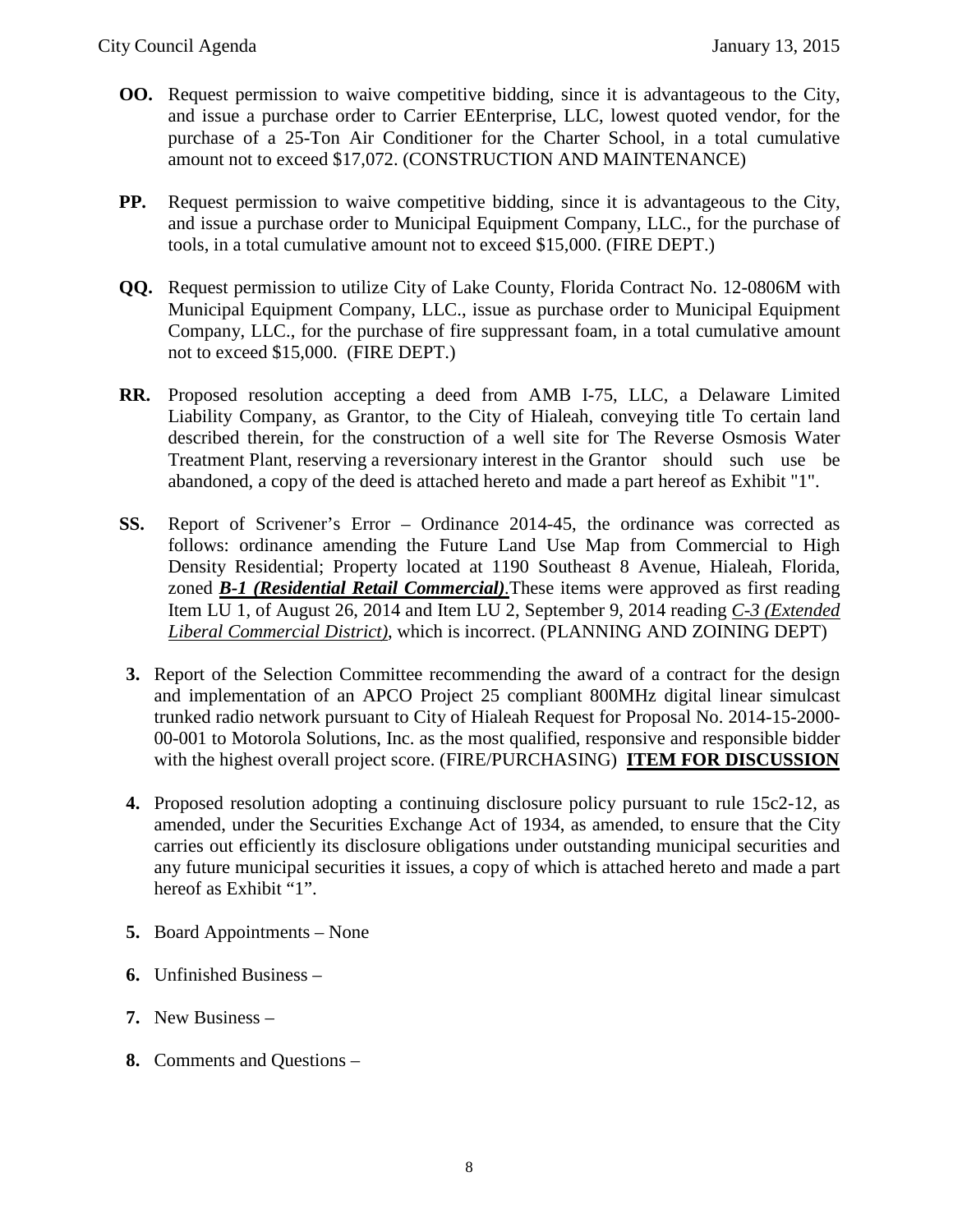**Administration of Oath to all applicants and anyone who will be speaking before the City Council on any Zoning, Land Use or Final Decision item.** 

**Attention Applicants: Items approved by the City Council are subject to the Mayor's approval or veto. The Mayor may withhold his signature or veto the item. If the Mayor's signature is withheld, the item is not effective until the next regularly scheduled meeting. If the Mayor vetoes the item, the item is rejected unless the Council overrides the veto at the next regular meeting.**

#### **ZONING**

**PZ 1.** First reading of proposed ordinance approving a Final Plat of FPL Seminola Substation, accepting all dedication of avenues, streets, roads or other public ways, together with all existing and future planting of trees; repealing all ordinances or parts of ordinances in conflict herewith; providing penalties for violation hereof; providing for a severability clause; and providing for an effective date. **Property located at the Southwest corner of the intersection of West 4 Avenue and the Hialeah Expressway (State Road 934), Hialeah, Florida.** *Applicant: Florida Power & Light Company / Peter Ramsey*

*The item was approved by the Planning and Zoning Board on December 10, 2014.*

## **FINAL DESISIONS**

**FD 1.** Recommendation of denial by the Planning and Zoning Official for a Final Decision to adjust front setback to 4.3' feet (20' feet required), for existing canvas-roofed carport. **Property located at 2692 Palm Avenue, Hialeah, Florida**, zoned C-2 (Liberal Retail Commercial). *(Applicant: Irma Torres & Juan G. Torres- J&P Auto Parts, Inc.)*

*Item was denied by the Planning and Zoning Board on December 10, 2014.*

## **NEXT CITY COUNCIL MEETING: Tuesday, January 27, 2015 at 7:00 P.M.**

## **NEXT CHARTER SCHOOL OVERSIGHT COMMITTEE MEETING: February 24, 2014 at 6:30 p.m.**

Anyone wishing to obtain a copy of an agenda item should contact the Office of the City Clerk at (305) 883-5820 or visit at 501 Palm Avenue,  $3<sup>rd</sup>$  Floor, Hialeah, Florida, between the hours of 8:30 a.m. and 5:00 p.m.

Persons wishing to appeal any decision made by the City Council, with respect to any matter considered at the meeting, will need a record of the proceedings and, for such purposes, may need to ensure that a verbatim record of the proceedings is made, which record includes the testimony and evidence upon which the appeal is to be based.

An ordinance or resolution shall become effective when passed by the City Council and signed by the Mayor or at the next regularly scheduled City Council meeting, if the Mayor's signature is withheld or if the City Council overrides the Mayor's veto. If the Mayor's veto is sustained, the affected ordinance or resolution does not become law and is deemed null and void.